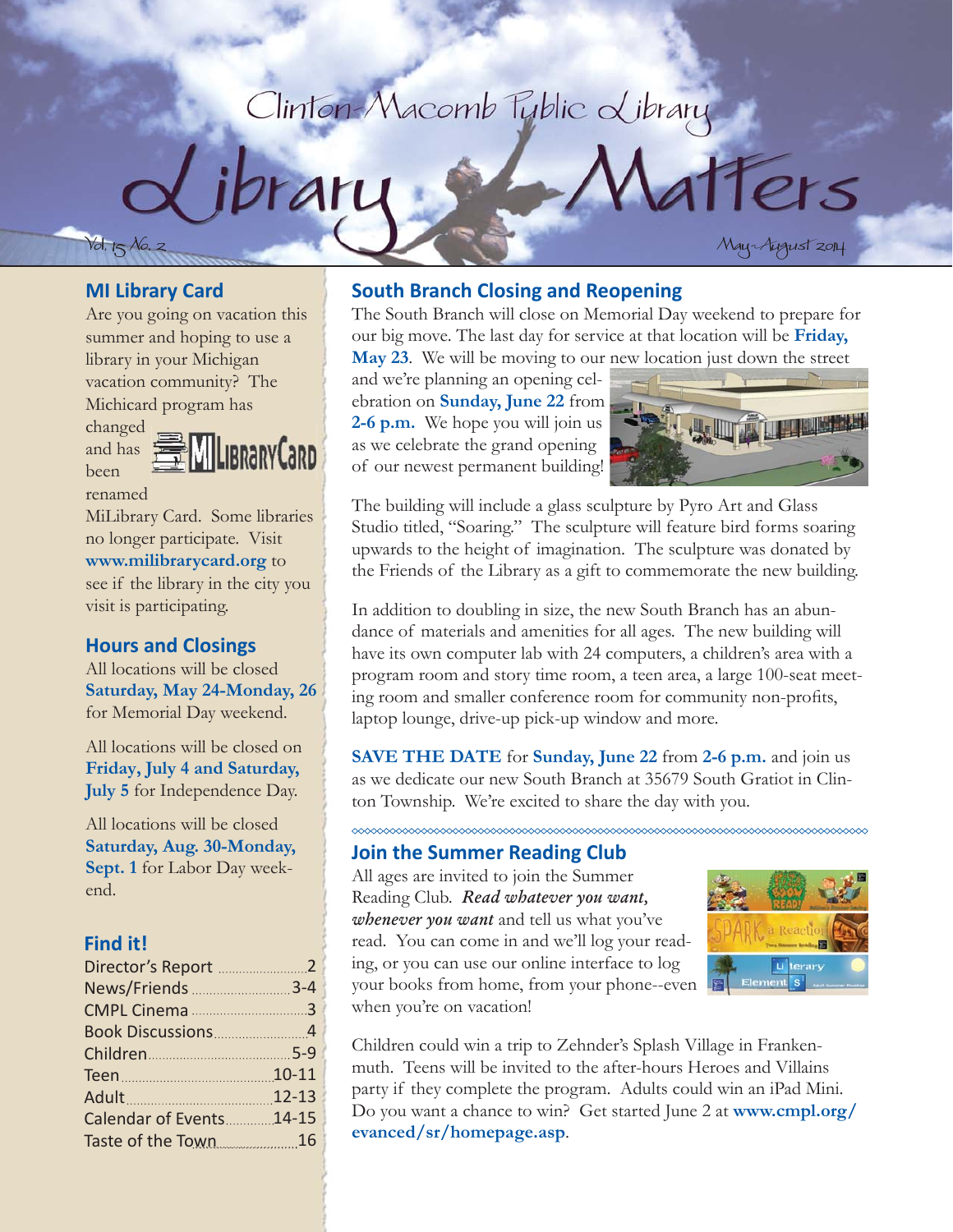

# From the Director...

This year marks my 15th anniversary of working at the Clinton-Macomb Public Library (CMPL). Back in 1999 it took a great leap of faith to believe that a tiny storefront library

at the corner of Garfield and 19 Mile could be transformed into the outstanding library district we have today. I did believe, however, and with the support of the community, elected officials, Library Board, staff and volunteers here we are!

As for the next 15 years, I see our library continuing to serve as a hub and focal point for our community where people learn, read, meet, create, debate, appreciate, explore and more. We will remain a commercial-free zone, instilling the love of reading in babies, toddlers and beyond. We will help you download your first ebook on a new tablet. We will offer you a great deal on a used book. We will provide special equipment to digitize your precious family photos, slides and VHS recordings. We will continue to have friendly librarians who learn your reading interests and recommend new authors and titles. We will be the place where people study together and where new content will be created. We will help people with physical impairments regain reading independence through our services to the blind and physically handicapped. We will continue to be everything you have come to expect of us and more.

I see the opening of the new South Branch on June 22 as fulfilling the promise to the southern part of our library district that we are here to stay.



We listened to you and are building on the experience and expertise gained in our previous building projects to offer a state-of-the-art branch library with ample power outlets, computers, parking, shelving, group study rooms, quiet study, large meeting room and even a drive-up pickup and return window. I also see a growing need to better serve the northern portion of our district which added nearly 30,000 new residents between 2000 and 2010 and continues to grow at a steady pace. I see a North Branch in the future that is on par with the Main Library and new South Branch.

As bright as this sounds, I also see a critical juncture for CMPL that we have been anticipating for quite some time. On August 5 residents of the library's service area will be asked to approve a temporary millage increase due to the 20% loss in annual tax revenues (-\$1.1M) and reduced millage rate (-\$550K). While the millage proposal will be approved after this newsletter goes to press, the request is expected to cost a typical homeowner an extra \$35 a year for the next 8 years. Approval will mean the library continues its current level of outstanding service. Failure will mean the library will significantly downsize its staff and services to maintain a balanced budget. As you might expect from your library, there will be ample information provided over the next several months so you may make an informed decision about the library's future on August 5.

We look forward to serving you and your family soon.

Larry P. Neal |Director | (586) 226-5011 | lneal@cmpl.org

#### **We're Off ering More Renewals**

Is it difficult for you to finish a book in three weeks? Have you ever wanted to keep that exercise DVD a little longer? We do too! Starting May 1, we're increasing the number of renewals on most of the materials available at CMPL. Books, CDs, CD-ROMs, nonfiction DVDs, low vision aids, VHS and audio books have all been increased to 5 renewals. You'll now be able to check out two videogames instead of one. DVDs will now have 3 renewals. Please keep in mind that items can only be renewed if they are not on hold for someone else.

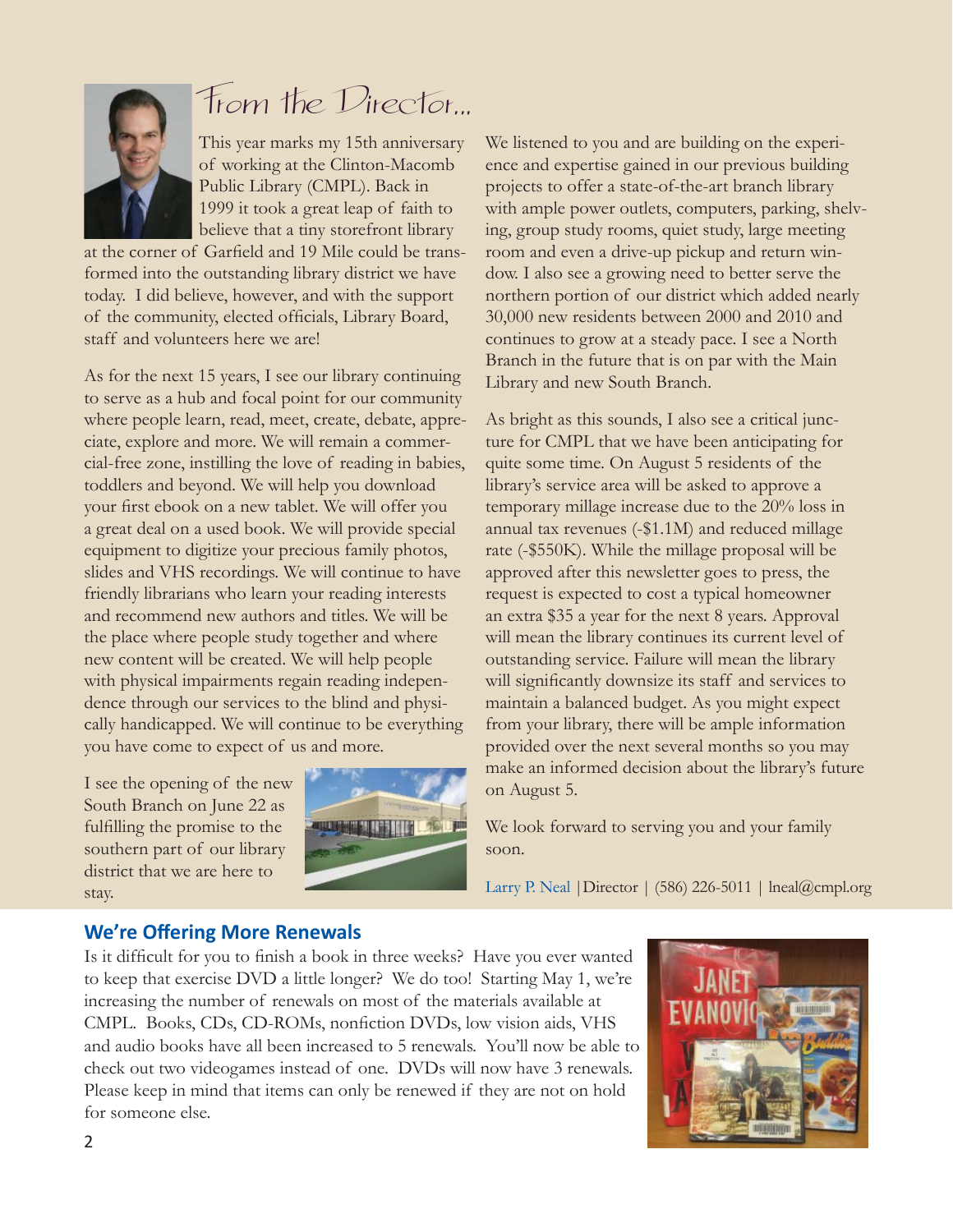

#### **Online Databases Uncovered Weiss Financial Ratings**

How do you know if your bank is financially stable? Did you pick the best life, annuity, property or casualty insurance? How is your health insurance rated for financial stability? Are you getting the best deal on your Medigap insurance? CMPL now provides access to a database that will answer these questions for you.

If you have questions about Medigap and aspects of

Medicare, Medicare Advantage, Part D Sponsors and Medigap, as well as how to switch Medigap policies, Weiss Financial Ratings will provide the answers to these questions, as well as an over-



view of all insurance companies and their financial strength. You will be able to see a list of all Medigap insurers, their annual and monthly premium costs depending on the plan you choose, as well as the financial strength of each company. The reports are tailored to your age and location.

Simply log into our website www.cmpl.org, and click on the Research & Homework tab. The bottom of the page will display an A to Z database list. Select Weiss Financial Ratings. If you are accessing this database from home you will need to key in your library barcode number. If you do not have access to a computer or have any questions, simply call the Adult Nonfiction desk at 226-5040, and our librarians will be happy to guide you through the process and answer any questions you may have.



CMPL is pleased to offer a film series for adults. Movies are shown in the auditorium of the **Main Library.** *Movies with an asterisk indicate an earlier start time to allow for the length of the movie.*

**Wednesday, May 14** at **6 p.m.***\** and **Thursday, May 15** at **1 p.m.**: *American Hustle.*  Rated R, 138 minutes.

**Wednesday, June 11** at **6:30 p.m.** and **Thursday, June 19** at **1 p.m.**: *Saving Mr. Banks.* Rated PG-13, 125 minutes.

**Wednesday, July 9** at **6:30 p.m.** and **Thursday, July 17** at **1 p.m.**: *Grudge Match.* Rated PG-13, 113 minutes.

**Wednesday, August 13** at **6:30 p.m.** and **Thursday, August 21** at **1 p.m.**: *Monuments Men.* Rated PG-13, 118 minutes.

#### **DVDs, CDs and Audiobooks**

We wish we could ensure DVDs, CDs and audiobooks were in perfect condition for check out, but sometimes an item needs to be repaired. If you ever have an item that doesn't play correctly, please let us know! Our Friends of the Library have purchased a disc cleaner that buffs out the scratches and allows us to circulate the item after it has been cleaned. We can also place you on hold for the next available, identical item so you may enjoy it.

#### **Detroit Working Writer's Conference**

The Main Library will host "A Writer's Worth" writing conference sponsored by the Detroit Working Writers on Saturday, May 17. This is a chance for writers to learn more about their craft through fourteen different workshops, plus hear a keynote by Karen Dionne, founder of Backspace Writers group. A continental breakfast and lunch is included in the registration fee. Go to

**http://dww-writers-conference.org/** for more information.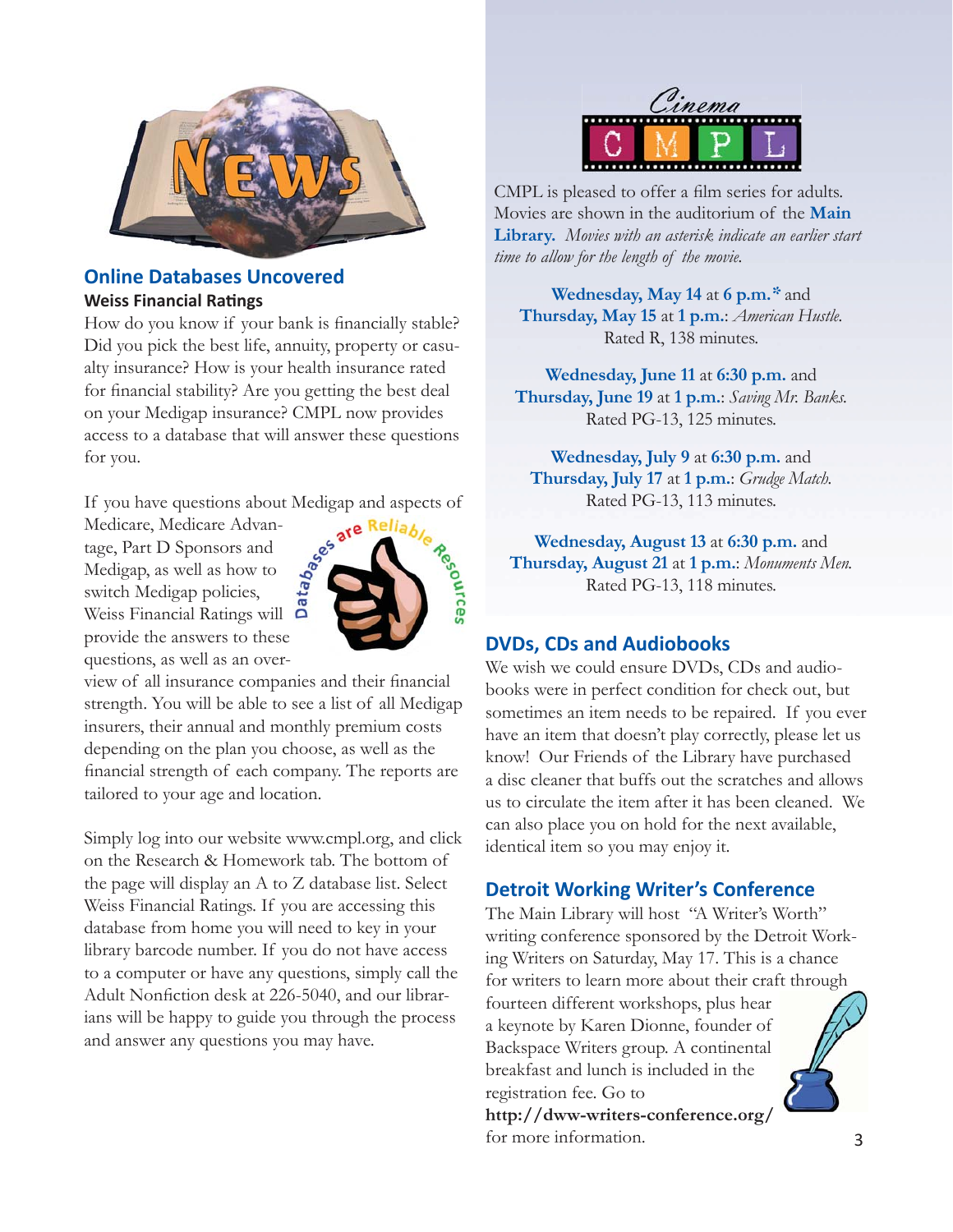#### **CMPL Book Groups**

CMPL offers different book discussion groups to appeal to many types of book lovers. Copies of the books are available at the location of the book discussion one month in advance of the program.

**South Branch**: Meet other book lovers on the **second Saturday** of the month at **12 p.m.**

**May 10:** *Aviator's Wife* by Melanie Benjamin **June:** *No discussion-we're moving!* **July 12:** *The Good Lord Bird* by James McBride\* **August 9:** *The Art Forger* by B.A. Shapiro

*\*This book discussion will partner with the DIA. See page 13 for more information.*

**North Branch**: Mystery lovers meet on the **third Tuesday** of each month at **10 a.m.**

**May 20:** *Mr. Monk Goes to the Firehouse* by Lee Goldberg **June 17:** *American Assassin* by Vince Flynn **July 15:** *The Analyst* by John Katzenbach

**August 19:** *Books Can Be Deceiving* by Jenn McKinlay

#### **Lego Grant**

CMPL recently received a grant of almost \$2,000 for science programming supplies from Lego. The grant runs from now through mid-March 2015. This grant will help us offer more science programs for children at all three CMPL locations. Future programs include: color science, sink or float, straw rockets, balloon cars and bridge building. We hope your child will attend one or all of these Legosponsored events!

#### **Japanese Festival**

Visitors from Yasu Japan will be coming back to Michigan as part of Clinton Township's Sister City

program. On **Tuesday, July 15** from **4-8 p.m.** the delegation from Yasu will put on a festival at the **Main Library**. The festival will include games, traditional Japanese



food and other cultural displays for highlighting Japanese culture. There will be fun for the entire family.

#### **10th Anniversary of Brick Pavers**

Can you believe it's been 10 years since we started adding pavers to our patio at the Main Library? If you haven't purchased one yet, it's a wonderful opportunity to give someone a lasting gift. Brick

pavers are a great way to commemorate a birthday, anniversary, graduation, or simple love of books. Pavers are \$100 and orders are due



on June 1. A dedication ceremony will be held later this summer for purchasers and paver gift recipients. Get the order form at **www.cmpl.org/getinvolved**. 

#### **2014 FesƟ val of the Arts**

Chippewa Valley Schools presents its 3rd Annual Festival of the Arts at the Main Library from April 29 – May 8. Once again, the fabulous artwork of Chippewa Valley's K-12 art students will be on display. The general public is welcome to check out

the exhibit during regular library hours.



We will also have musical performances courtesy of Chippewa Valley's music department. Come to the Main Library's auditorium on **Tuesday, April 29, Thursday, May 1** or **Tuesday, May 6** from **6- 8 p.m.** to hear small ensembles that include everything from recorders to ukuleles to jazz ensembles and choirs of all ages. Please join us as we celebrate the achievements of Chippewa Valley School's fine artists.

#### **Chippewa Valley Virtual Desktop**

To ensure that all of their students have safe and equal access to technology (and to streamline the IT workload) Chippewa Valley Schools recently launched a program to provide virtual desktops to all of their students. Previously only available while at school, CVS and CMPL have partnered to extend this experience beyond the walls of the classroom. Now, CVS high school and middle school students can log into any one of our public workstations, select the VMWare View Client from the Start Menu, and access their school computer.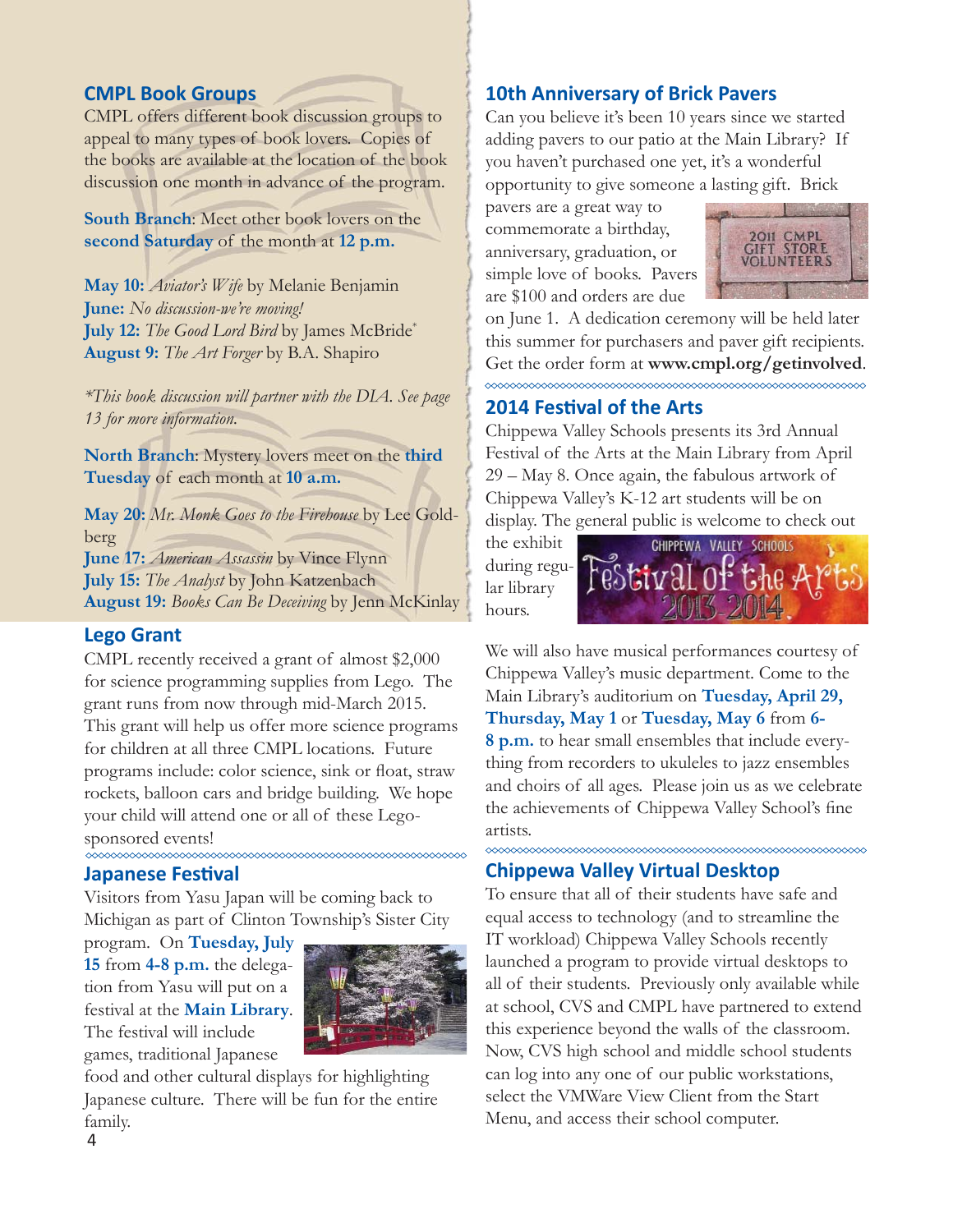

#### **Join the Summer Reading Club**

Fizz \* Boom \* Read! We are getting excited about reading this summer at the library. The reading game board will be available beginning June 2. Kids from babies through grade 5 can mark their progress on the game board. Independent readers will mark the time spent reading

while babies and kids not yet reading will keep track of the books that are read to them. All reading and listening time must be re-



corded by August 9. Children who complete the 15 hours or 60 books will be entered in a drawing for a grand prize given at each location. One lucky child from from Clinton or Macomb Township will win a family overnight at Zehnder's Splash Village in Frankenmuth.

#### **Summer Reading Carnival**

#### **Saturday, June 21 from 11 a.m.-1 p.m. Main Library**

Get your summer reading off to a big start at this great carnival event!



There will be games and a bounce house, face painting and balloon animals, music to dance to, ice cream and more. Stop by our CMPL table to register for summer reading, log hours, or pick up prizes. Hats off to the Clinton Township Parks & Recreation Department for their help with this fun event!

#### **Create a Mural**

#### **Monday, June 16 at 10:30 a.m. Main Library**

Help create a summer mural for

the children's desk. Wear clothes that can get stained. Registration is not required but the program ends when the mural



paper is full or at noon, whichever comes first. This program is for children up to age 10.

#### **Toddler Art**

# **Tuesday, June 17 at 10 a.m. Main Library**

This program is for ages 2-3. **B** Help the Main Library decorate stars for our Activity Room with a wide variety of art supplies. Please wear clothes that you can get dirty or bring a paint shirt.

# **Sand Art**

**R**

**Wednesday, June 18 at 10:30 a.m. Main Library** Children ages 5-10 are invited to make colorful sand art creations.

<u>oodoodoodoodoodoodoodoodoodoodoodo</u>

# **Belightful Yoga Tuesday, April 29 at 10 a.m.**

**South Branch**  Children ages 3-6 are invited to learn how to stretch like a cat and relax with simple yoga poses. Please bring a



**R** this program.yoga mat or towel with you for

# **Registration Information**

- When you see this **R** it means that **registration is required** before the program.
- Priority registration is given to residents of Clinton and Macomb Townships at the **Main Library** and **North Branch** and opens *two* weeks prior to the event for residents and *one* week in advance for non-residents.
- The **South Branch** offers registration for residents and non-residents *two* weeks in advance.

A library card is required for registration, so please have your barcode handy. We cannot accommodate group registration for events. You can always register online.

**226-5030 226-5083 226-5073 Main Library North Branch South Branch**

**<sup>R</sup> = Registration is required.** *Two weeks prior for residents. One week prior for non-residents.*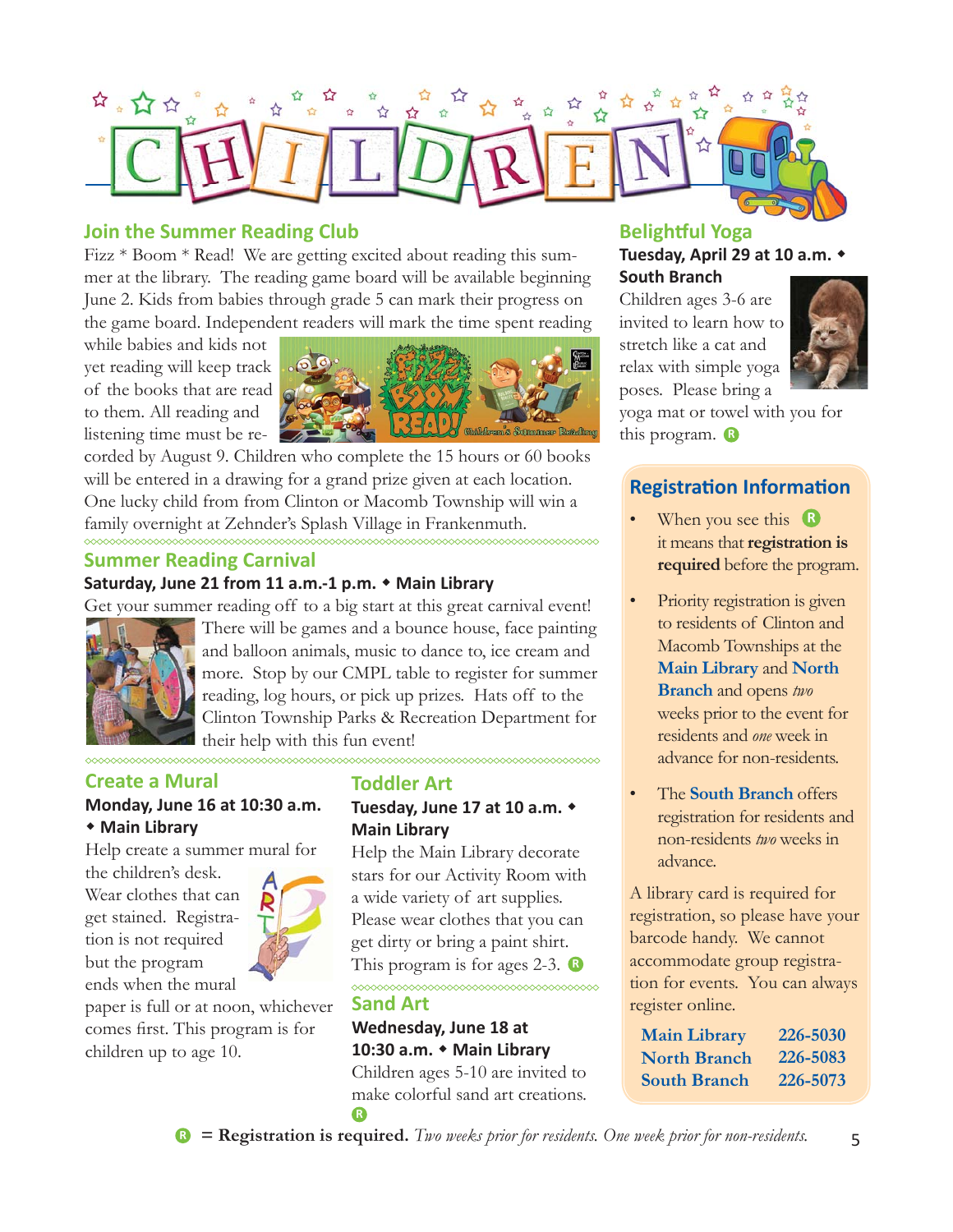## **Story Times**

**Week of May 5** through the week of June 2  $\triangle$  All locations **Week of July 7** through the week of Aug. 4  $\star$  All locations

#### **Main Library R**

**Baby Time** on **Mondays** at **9:30 a.m.** (0-11 months) **Tot Time Plus** on **Mondays** at **10:30 a.m.** (12-30 months) **Little Listeners** on **Tuesdays** at **10 a.m.** (2-3 years) **Tot Time** on **Tuesdays** at **11 a.m.** (12-23 months) **Little Listeners** on **Tuesdays** at **6:30 p.m.** (2-3 years) **Little Listeners** on **Wednesdays** at **9:30 a.m.** (2-3 years) **Preschoolers** on **Wednesdays** at **10:30 a.m.** (3-6 years)

#### **North Branch R**

**Music and Movement** on **Tuesdays** at **10 a.m.** (2-4 years)-*May/June only* **Music and Movement** on **Tuesdays** at **11 a.m.** (2-4 years)-*May/June only* **Tot Time** on **Wednesdays** at **9:15 a.m.** (12- 23 months) **Preschoolers** on **Wednesdays** at **10:15 a.m.** (3-6 years) **Tot Time** on **Wednesdays** at **11:15 a.m.** (12-23 months) **Baby Time** on **Thursdays** at **9:30 a.m.** (0-11 months) **Little Listeners** on **Thursdays** at **10:30 a.m.** (2-3 years) **Little Listeners** on **Thursdays** at **11:15 a.m.** (2-3 years)-*May/June only*

#### **South Branch R**

**Tot Time Plus** on **Tuesdays** at **9:15 a.m.** (12-30 months)-*May/June only* **Little Listeners Plus** on **Tuesdays** at **10 a.m.** (2 years +) **Little Listeners Plus** on **Wednesdays** at 10 **a.m.** (2 years +)

#### **Sensory Story Time**

#### **May 10, June 14, and July 12 at 10:30 a.m. Main Library**

Join us for a sensory-friendly story time designed for children, ages 3-10, with unique needs, including those with autism, Down syndrome, sensory-processing disorder, speech/language delays, cognitive impairments, AD/HD, and other special needs. **R**

#### **Money Story Time**

#### **Monday, June 23 at 10 a.m. North Branch Wednesday, June 25 at 10:30 a.m. Main Library**

Kids can begin to learn about money at this special story time provided by the Michigan Schools and Government Credit Union. Special stories and activities all about money will be provided. Ages 4-8. **R**

#### **Play to Learn**

#### **Tuesday, August 5 at 10 a.m. North Branch**

**R** on Dr. Seuss. There are 5 simple practices that help children get ready to read: talking, singing, reading, writing, and play. Children ages 2-4 and their parents or caregivers will work at various stations of fun activities. This session will focus



**3rd Thursdays of the month at 6:30 p.m. Main Library 2nd Wednesdays at 6:30 p.m. South Branch** *(no June session)* Put on your jammies and join us for bedtime stories. **No registration is required at Main.** 

### **PAWS for Reading**

Do you have a child who has a hard time reading? Help them gain confidence in their skills by reading to a trained PAWS dog. **No registration is required.**

**Main Library:** 2nd and 4th Mondays and 1st and 3rd Wednesdays at **6:30 p.m.**

#### **North Branch: May 6** and **20**,

**June 3 at 6:30 p.m.** and 1<sup>st</sup> and 3<sup>rd</sup> Tuesdays at **2:30 p.m.** \*\*\*\*\*\*\*\*\*\*\*\*\*\*\*\*

#### **Tablet Tales**

#### **Thursday, June 19 at 10 a.m. Main Library**

Children ages 2-4 and their caregivers are invited to participate in

a digital story time using iPads to promote early literacy. The Friends of the



Library have generously underwritten the cost of this program.

#### **R Baby Play Time**

#### **Mondays-Wednesdays from 9:30 a.m.-12 p.m. Main Library**

Playgroup occurs during story time

weeks. This program is open to children ages 0-5 years old.



**No registration is required.**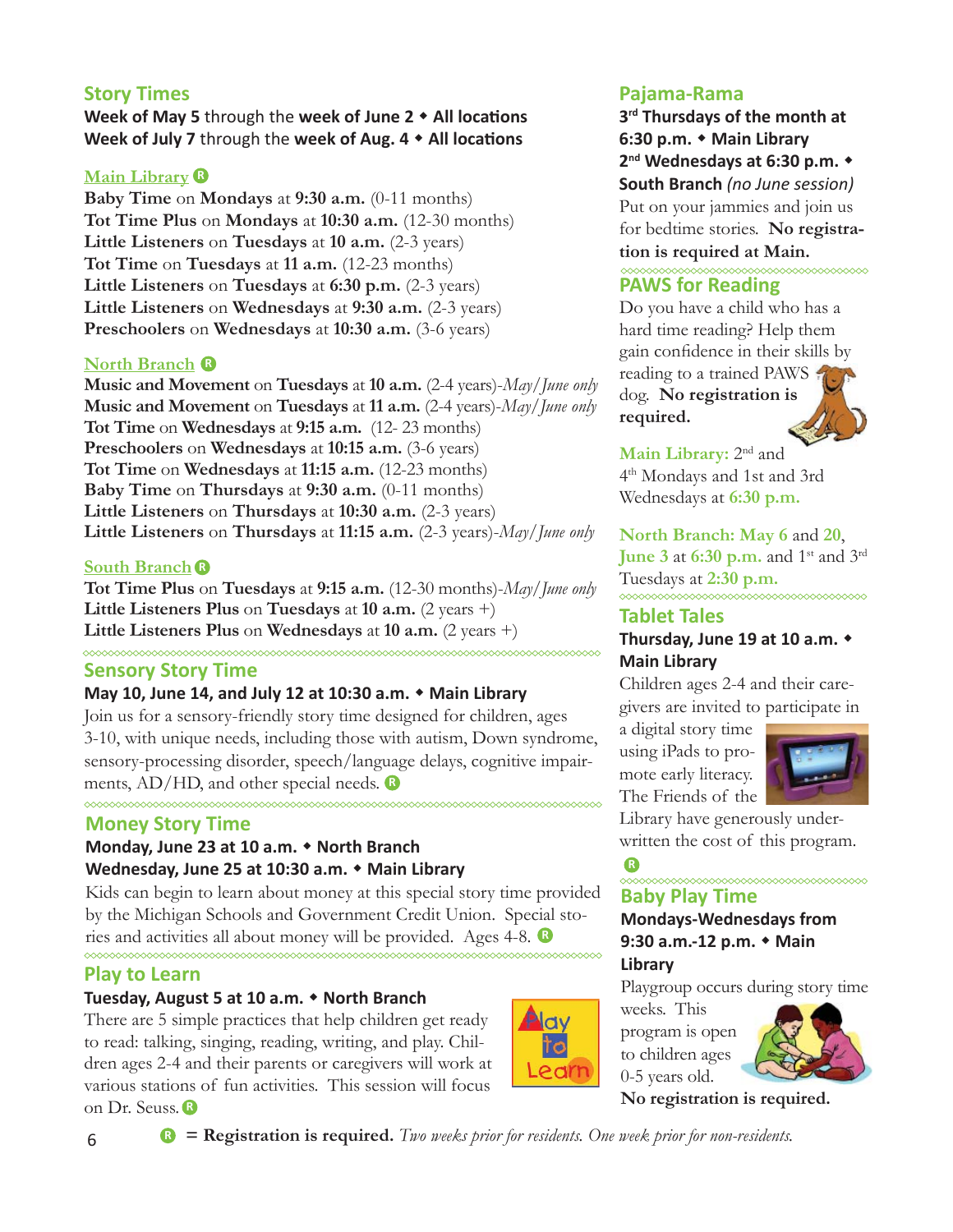# **Drawing with Mr. Mike**

**Saturday, June 7 at 10 a.m. North Branch (ages 3-6) Saturday, June 7 at 11:15 a.m. North Branch (grades 1-5)**

Budding artists are invited to a drawing class with local artist Mike Kirsten. Mike will share drawing tips and techniques with all participants. **R**

## **A2Magic**

#### **Monday, June 23 at 2 p.m. Main Library**

**R** be wowed! A2Magic will amaze you with his sleight of hand and magic wand. Children ages 3-12 will



#### **Just Dance Wii**

#### **Wednesday, June 25 at 2 p.m. North Branch**

with Just Dance for the Wii. Ages 6-12 should put on some dancing shoes and join the fun

#### **Dance Party**

#### **Wednesday, June 25 and Thursday, August 21 at 10 a.m. North Branch**

**R** at the North Branch. Ages 2-5 and caregivers are invited to dance away the morning

#### **Discovery Under the Dome**

# **Saturday, June 28 at 2 or 2:45 p.m. South Branch**

Watch as dinosaurs roam across the dome. Kids ages 6-10 will



have a chance to watch bones being excavated and wonder what

**R** Hill Nature Center. killed these giant creatures. This program is presented by Dinosaur

# **Arts & Scraps**

**Mon., June 9 at 10 a.m.: Animals & Insects (ages 3-6) North Branch Wed., July 2 at 2 p.m.: Push Pull (ages 6-12) South Branch Thurs., July 24 at 2 p.m.: Space & Aliens (ages 6-12) North Branch** Come and create your own masterpiece with Arts & Scraps.

### **Kiddie Drive-In**

#### **Thurs., June 12 at 10 a.m. Main Library**

cars for those who wish to stay. Children ages 1-6 are invited to build cars out of cardboard boxes from 10-10:30 a.m. At 10:30 a.m. we will start the movie *Cars* for kids to watch from their cardboard

## **LiƩ le ScienƟ sts**

 $\infty$ 

\*\*\*\*\*\*\*\*\*\*\*\*\*\*\*\*\*\*\*\*\*\*\*\*\*\*\*

# **Tuesday, June 24 at 10 a.m.: Color Science Main Library**



science experiments and activities. **Wednesday, July 2 at 10 am: Sink or Float? North Branch** Kids ages 3-6 are invited to hear a story and conduct some hands-on

# **Stuff ed Animal Sleepover**

### **Wed., June 25 at 6:30 p.m. South Branch**

Children ages 2-8 and their stuffed animals are invited for a bedtime



**R** story. Tuck in your animal, say good night and return the next day to find out the mischief they got into while you were away. Photos of the animals will be provided. Please choose an animal that your child can spend a night without.

#### **Bubble Fun**

# **Thursday, June 26 at 1:15-3:15 p.m. Main Library**



Children ages 2 and up may join us on the South side of the Main Library to make some fantastic bubbles. There will be giant bubbles, tiny bubbles, and maybe some square bubbles. Parent participation is required This program will be held weather permitting.

# **No registration required.**

#### **Minecraft Crafts**

#### **Thursday, June 26 at 6:30 p.m. Main Library**

out of paper, perler beads, and more! For grades 3-5. Bring your favorite game offline by making Minecraft themed projects

#### **Science Centers at North Branch**

**R** wear clothes that you can get dirty. **Monday, June 30 at 10 a.m. & 11:15 a.m.:** *Grossology* **Monday, July 28 at 10 a.m. & 11:15 a.m.:** *Kitchen Science* These programs will provide kids, ages 7-12, with hands-on experiments that will demonstrate the importance of science in their everyday lives while having lots of fun too. Please



 $\bullet$  **= Registration is required.** *Two weeks prior for residents. One week prior for non-residents.* 7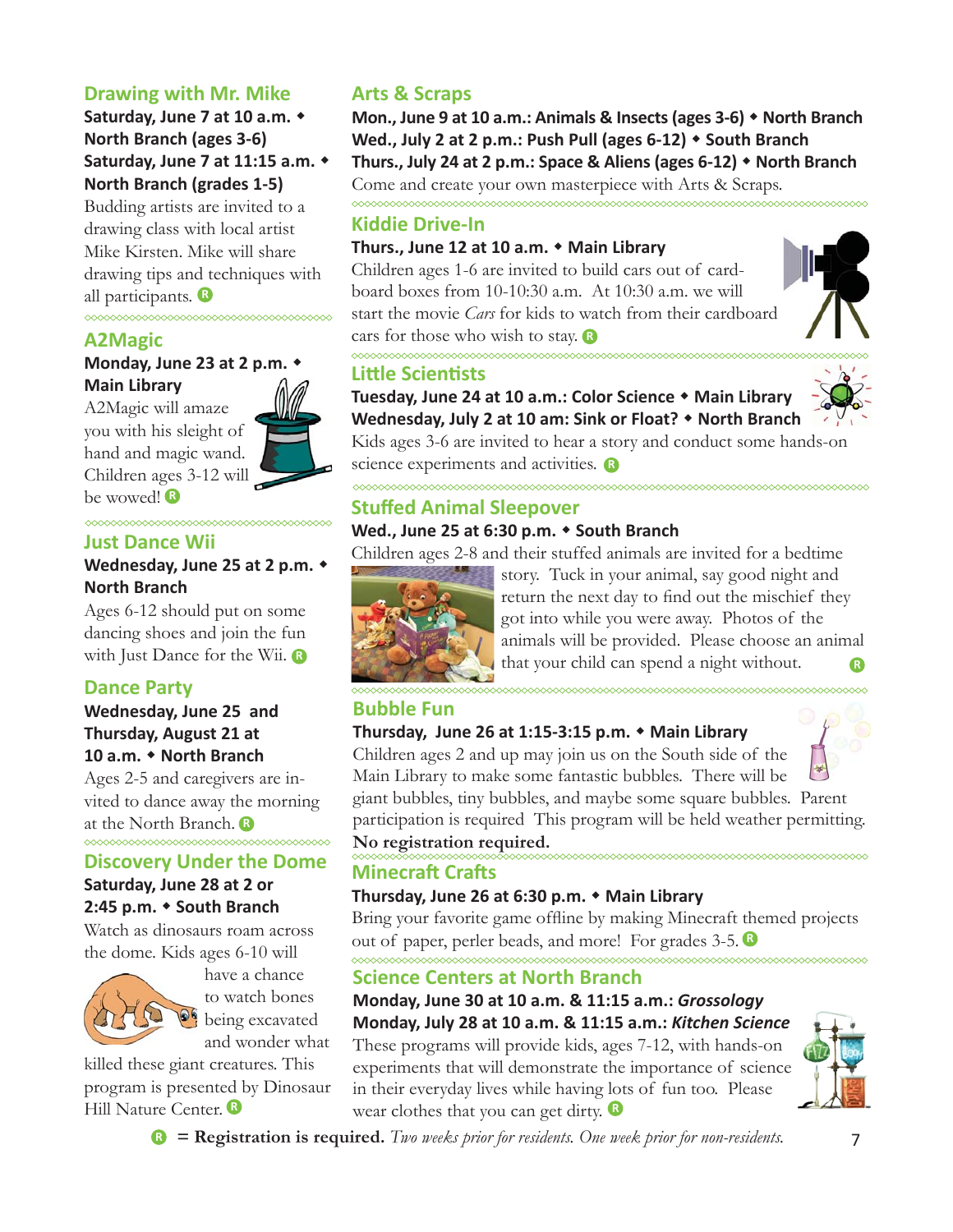# **Knuffle Bunny: A Cautionary Tale**

#### **Tuesday, July 1 at 10 a.m. South Branch**



**R** and a craft. Ages 2-6 may visit the South Branch for a short movie based on the award-winning book by Mo Willems, followed by songs

### **Toddler Crafts**

#### **Tuesday, July 1 at 10 a.m. Main Library**

**R** make fun crafts. Children ages 2-4 and their caregivers are invited to

# **Cardboard Loom/Kumihimo Braid**

#### **Thursday, July 3 at 1:15 p.m. Main Library**

session will be a two color braid only. Children ages 9-12 may come to the Activity Room to make a kumihimo bracelet, using a cardboard loom. This method is similar to lanyard making, but can be expanded to use more than two colors. This

#### **Lego Fun**

## **Monday, July 7 at 2 p.m. South Branch Monday, July 28 at 10:30 a.m. Main Library**

Bring your own Legos to the library and have fun building! We supply the theme and you have about 30 minutes to build. We'll then see what everyone else

created. Everyone gets a new Lego piece and a few **R** Lego kits will be awarded. Ages 6-12. **Tin Art** <u>MMMMMMMMMMM</u>

#### **Science in Art**

#### **Tuesday, July 8 at 10 a.m. North Branch Wednesday, July 16 at 2 p.m. South Branch**

**R** 7-12. Science is all around us, even in our art! Join us in making several art projects that explore various scientific concepts. You will learn while having fun and being creative! Please wear clothes that you can get dirty or bring a paint shirt. This program is for ages

#### **Mad Scientists**

# **Thursday, July 10 at 2 p.m.: Paper Airplanes and Monday, July 21 at 2 p.m.: Paper Roller Coasters**

## **Main Library**

put science concepts into action for ages 7-12. Join us as we learn about science in fun and exciting ways. These hands-on programs will



# **Saturday, July 12 at 2 p.m. South Branch Tuesday, August 5 at 2 p.m. Main Library**

The animals will be taking over when Exotic Zoo



dren ages 5-12 years old. comes to visit. Join us to meet and learn about wild animals such as a 100 pound tortoise, a 15 foot python, a crocodile and more. This program is for chil-

#### **Zeemo the Yo-Yo Man**

**Monday, July 14 at 10:30 a.m. North Branch Monday, July 14 at 2 p.m. Main Library**

What do Walking the Dog and Around the World all have in com-

of spinning. This program is for ages 5-12. mon? They are all yo-yo tricks. Zeemo the YoYo Man will share these tricks and teach us the science

#### **Parachute Games**

**Thursday, July 17 at 10 a.m. Main Library**

minutes of parachute fun. Children ages 2-4 can join us for 30

# $\lambda$

**Thursday, July 17 at 2:30 p.m. Main Library** 

**R** Activity Room. Ages 7-10 are invited to create beautiful tin art in the

# **Toddler Art**

**Monday, July 21 at 10 a.m. North Branch**



that you can get dirty or bring a paint shirt. Kids ages 2-3 can get creative as we make some art projects. Please wear clothes

#### **Sidewalk Chalk**

#### **Tuesday, July 22 from 2-7 p.m. North Branch**



All ages can bring their chalk to the library and decorate our sidewalk. This program is weather permitting and there will NOT be a rain date. **<sup>R</sup>**

8 **<sup>R</sup> = Registration is required.** *Two weeks prior for residents. One week prior for non-residents.*



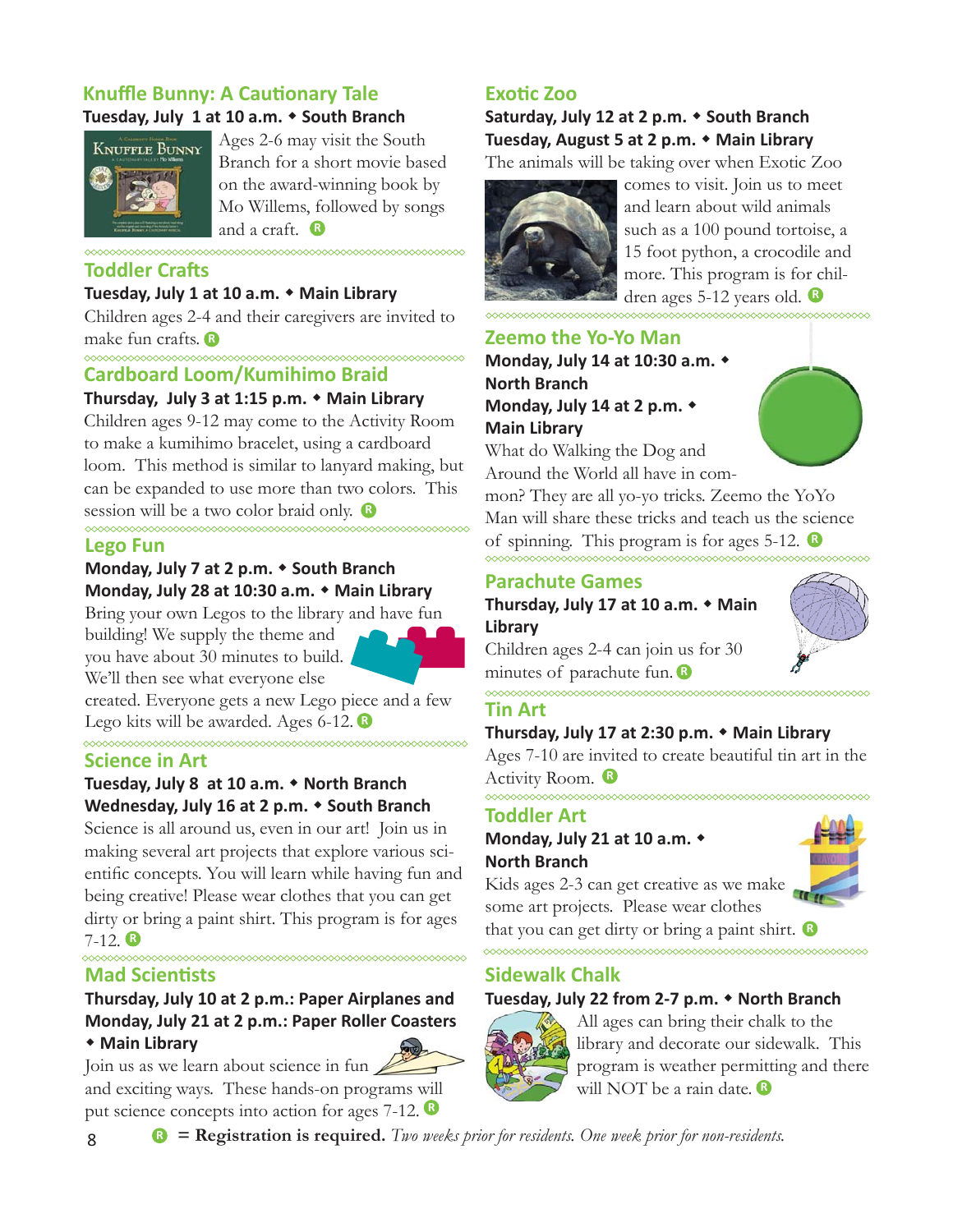# **Balls and Bubbles**

#### **Tuesday, July 22 at 11:15 a.m. South Branch**

and play with a variety of balls and bubbles. **B** Toddlers 12 to 30 months may join us as we explore

# **Science Wonders**

<u>MMMMMMMMMMMMMMMM</u>

#### **Saturday, July 26 at 2 p.m. South Branch**

gram. This program is for children ages 6-12. Did you ever wonder what makes a light bulb bright? Dominic Crea from Science Wonders will show you all about Electricity and Magnetism at this fun pro-



#### **Zippity2Dads**

#### **Tuesday, July 29 at 10:30 a.m. North Branch**

**R** Zippity2Dads help us celebrate summer reading. Ages 2-12 are invited to come rock out as the

#### **Critter Chemistry**

#### **Wednesday, July 30 at 2 p.m. South Branch**

Join us as we learn all about the chemistry of critters



if they get a little bit messy. **R** from the Lake St. Clair Metropark Nature Center for ages 6-12. In addition to fun facts, there will be experiments. Please wear clothes that you don't mind

#### **Drummunity**

#### **Thursday, July 31 at 2 p.m. Main Library**

Get with the rhythm-the rhythm of the drum with



necessary. This program is for ages 3-12. **B** Drummunity! Lori Fithian will bring her collection of hand drums and percussion toys to share with the audience and transform us into a "drummunity." No musical experience is

#### **Joel's ScienceRiffi c Comedy Show**

#### **Saturday, August 2 at 2 p.m. South Branch** Take a little juggling and some magic, throw in a bit

of music and you have Joel Tacey's ScienceRiffic Comedy Show. Fun for all ages! **R**

#### **Cirque Amongus**

#### **Monday, August 4 at 10:30 a.m. North Branch**

Part vaudeville, part circus and a whole lot of fun, Cirque Amongus will amaze you with their performance. This program is for children ages 3-12. **R**

# **Kitemaking**

∞∞∞∞∞∞∞∞∞∞∞∞∞

#### **Thursday, August 7 at 1:15 p.m. Main Library**



Come make a simple sled kite using paper and straws in the Auditorium. This kite actually flies. All materials will be supplied. For children ages 8-12. **R**

#### **The Lego Movie**

#### **Wednesday, August 6 at 1 p.m. North Branch**

Ages 3-12 are invited to see *The Lego Movie*. **R**

#### **Grab Bag Crafts**

**Wednesday, August 20 at 10:30 a.m.** 

**R** craft project.  **North Branch** Ages 6-12 are invited to make a fun

# **Back to School Story Time & Craft**

# **Tuesday, August 26 at 10 a.m. North Branch**

**R** school. Children ages 4-8 are invited to enjoy a story and craft as we get ready to go back to

### **South Branch Book Clubs**

Books are available for pick-up starting on the date of the previous book club. Registration must be made in person at the South Branch. **R**

# **Book Blasters (ages 7-9) NEW TIME!**

**Saturday, July 19** at **1 p.m.**: *Science Nerds Rule!* by Alicia Zadrozny

**Saturday, August 9** at **1 p.m.**: *Clementine and the Family Meeting* by Sara Pennypacker

#### **Xtreme Readers (ages 9-12)**

**Saturday, July 19** at **1 p.m.**: *Snow Treasure* by Marie McSwigan

**Saturday, August 9** at **1 p.m.**: *Dork Diaries: Tales from a NOT-SO Talented Pop Star* by Rachel Renee Russell

#### **Book Ninjas (ages 11-13)** NEW TIME!

**Saturday, July 19** at **2:30 p.m.**: *Soldier X* by Don Wulffson

**Saturday, August 9** at **2:30 p.m.**: *Tentacles* by Ronald Smith

**<sup>R</sup> = Registration is required.** *Two weeks prior for residents. One week prior for non-residents.*

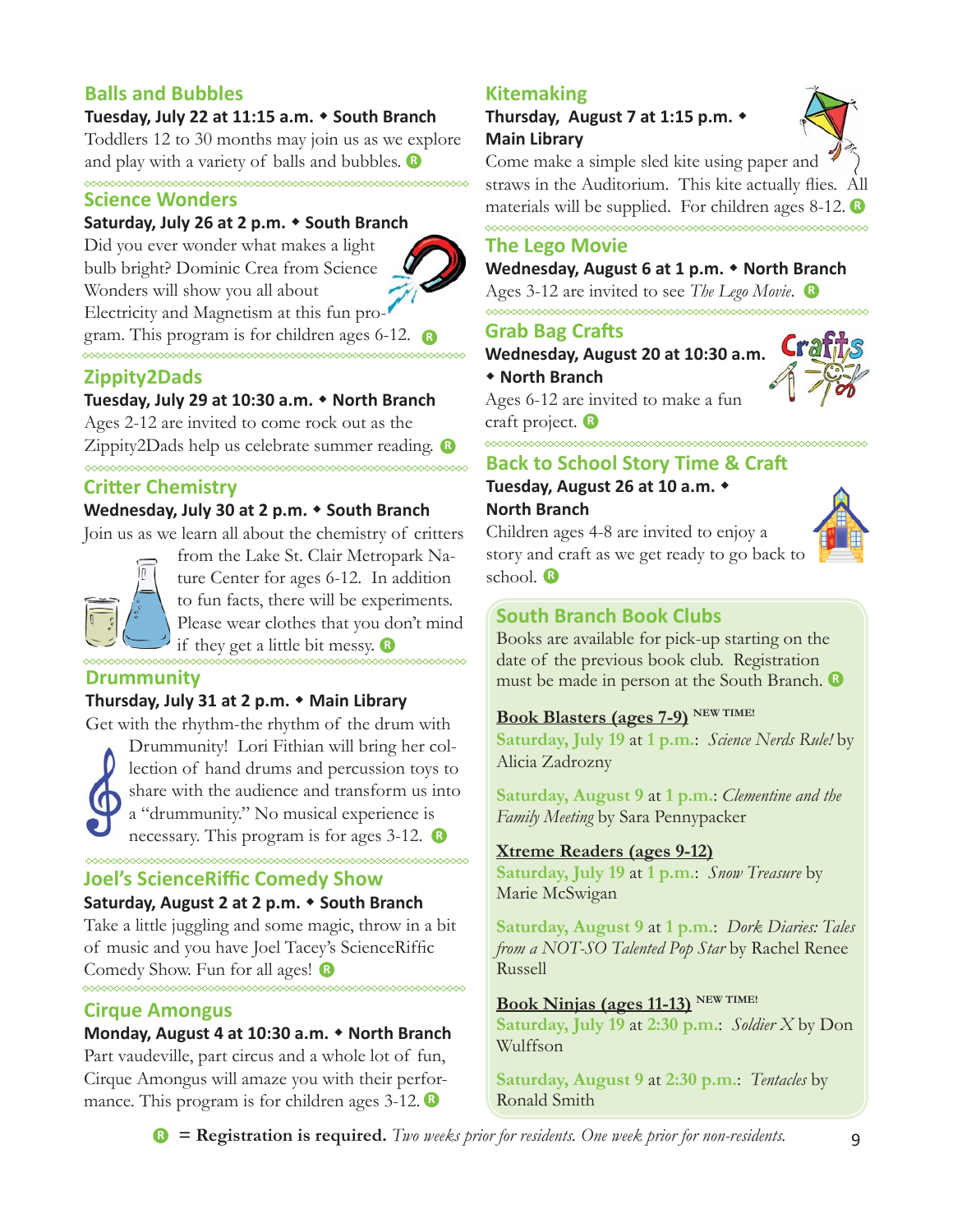# **TEEN PROGRAMS**

# **Teen Advisory Council**

Our Teen Advisory Council is on hiatus until Fall! We look forward to seeing you the third Wednesday of September.

# **Extremely Great Club for Geeks New Days! 1st and 3rd Thursdays at 4 p.m. Main Library**

WE'VE CHANGED DAYS! Now we'll meet twice a month on the first and third THURSDAY of the month! Come geek out and make some new friends while playing board games,



watching videos, and more! For grade 9 and up.

#### **The Fault in our Stars Release Party and Read-in Saturday, May 31 from 12-5 p.m. Main Library**

Nerdfighters assemble! What could be better than an entire day of Vlogbrothers, SciShow, and Crash Course videos, games, trivia, food, and reading in a giant blanket fort? Feel free to wear



**R** *in our Stars to give away!* pajamas and bring pillows and blankets! We'll provide snacks, pizza, and plenty of tissues. *Thanks to the generosity of the Friends of the Library, we will have 100 copies of The Fault* 

# **Study Hall**

#### **Select Dates and Times in June Main Library**

What better place to study than the library? Get away from the distractions and come study in our large auditorium. We'll have lots of tables and space for you to study individually or



in groups, as well as supplies and snacks to keep you going.

**Friday, June 6 from 3-6 p.m. Saturday, June 7 from 9 a.m.-6 p.m. Monday, June 9 from 12-8 p.m. Tuesday, June 10 from 12-8 p.m.**

# **Teen Program Reminder**

Programs are for teens entering grades 6 through 12 in the fall as well as members of the class of 2014. Exceptions are noted, so please read each description carefully! To register call 226-5030 or visit www.cmpl.org. When you see this symbol **R** registration is required. *Please note that parents and younger siblings will not be able to attend teen programs.*

# **Trivia Night**

**Wednesday, May 21 at 6 p.m., Wednesday, June** 



**25 at 6 p.m. and Thursday, July 24 at 6 p.m. Main Library** Play alone or on teams of up to 5 players! Questions can be about any-

**R** into 8-12th grade as well as adults! thing including pop culture, history, music and more! This program is for teens going



# **Summer Reading June 2-August 9 • All locations**

You can win some great prizes just for doing the reading you were going to do anyway. Anything counts—books, magazines, graphic novels, even Homestuck, simply keep track of how much time you spend reading. You could win anything from candy to CA\$H! Pick up your forms starting June 2nd at any location.

## **Summer Reading Wrap Up Party: HEROES vs. VILLAINS**

**Friday, August 8 Main Library INVITE ONLY**

How do you get an invitation? Simply finish the Teen Summer Reading program! Mark your calendars for Friday, August 8th for this afterhours event. More info will be on your invite!

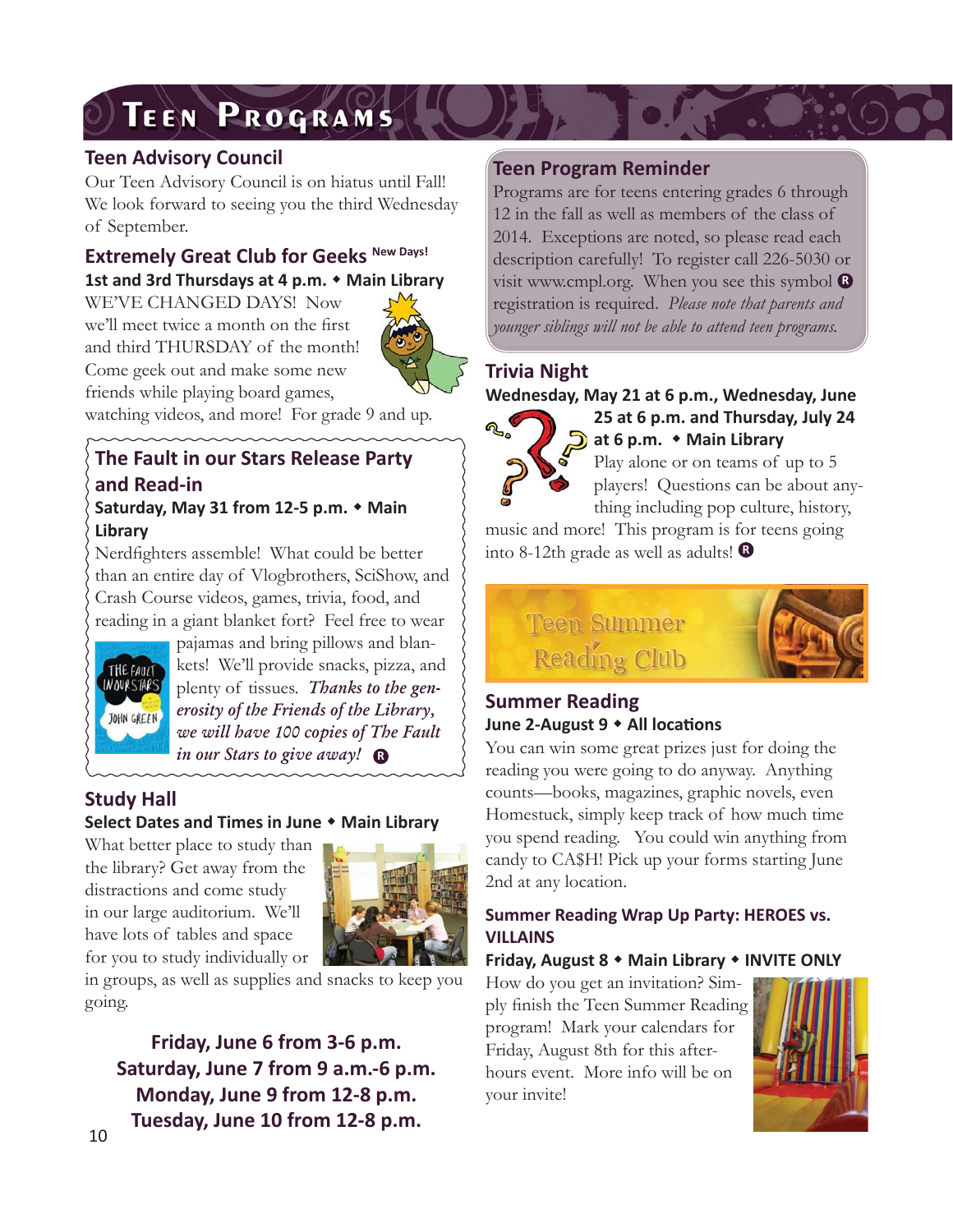

#### **Hunger Games Survival School Monday, June 16 at 1 p.m. Main Library**

Would you be able to survive the Hunger Games or a Zombie apocalypse? Come learn survival skills such as what plants are edible, how to tie knots, and ARCHERY with real



bows and arrows. Space is limited, so register early! This program will last about 3 hours. **R**

# **Disney Movie Marathon Wednesday, June 18 at 2 p.m. Main Library**



Enjoy being a kid again while we watch our favorite Disney movies! Feel free to bring pillows and blankets and get comfy. Snacks and pizza will be provided! We'll be watching The Little Mermaid, Lilo & Stitch, and FROZEN!

Please note that this program is for teens ONLY.

# **Minecraft Crafts**

# **Wednesday, July 2 at 6:30 p.m. Main Library**

Bring your favorite game offline by making Minecraft themed projects out of paper, perler beads, and more! **R**

# **Costume Ball**

#### **Friday, July 11 at 5 p.m. Main Library**

Put together your most fabulous cosplay or dig out an old Halloween costume for our annual Costume Ball! We'll have games, music, pizza, and prizes for best costumes. This is an after-hours pro-



gram, so please note that you must stay until the event is over. The party ends at 8 p.m. **R**

# **80's Movie Night**

#### **Wednesday, July 16 at 4 p.m. Main Library**

**R** encouraged but not required, dude. Two far out favorites: Back to the Future and Beetlejuice! Snacks and pizza will be provided! 80's attire

## **Teen Tech Project #2: Circuit Art! Tuesday, July 22 at 2 p.m. Main Library**

Come learn about circuits and make awesome interactive art with LEDs and conductive paint! **R**

# **Dungeons and Dragons**

#### **Thursdays at 4 p.m. Main Library**

New and experienced players are welcome to join our ongoing game. Dungeon Masters wanted!



# **Minecraft Server**

Don't forget we've got our own Minecraft server! Now for grades 3-12. Email Minecraft @cmpl.org for more info!

# **Branch Programs**

# **Tie Dye**

Monday, June 30 at 1 p.m.  $\bullet$  North Branch and **Monday, June 30 at 4 p.m. South Branch**

Bring your own shirt or pillowcase, and we'll provide everything else to make an awesome tiedyed creation! Make sure to wear clothes that can



get messy—the dye is permanent! **B** 

# **Anime Club**

#### **2nd Mondays at 4 p.m. South Branch**

Anime Club is back, in a new location! Join us at the SOUTH BRANCH the second Monday of each month to discuss your favorite anime and manga.

# **Pizza and Paperbacks**

#### **1st Monday of the month at 4 p.m. North Branch 3rd Friday of the month at 4 p.m. South Branch**

See the reference desk at the branch you'd like to attend for a FREE copy of this month's book! This casual book club is a great place to read some great books and talk about what else you're reading with some awesome teens. This book club is best suited for teens age 13 and up. Please note:

Our June meeting at the South Branch may be omitted or moved, further info will be available at the May meeting! **R**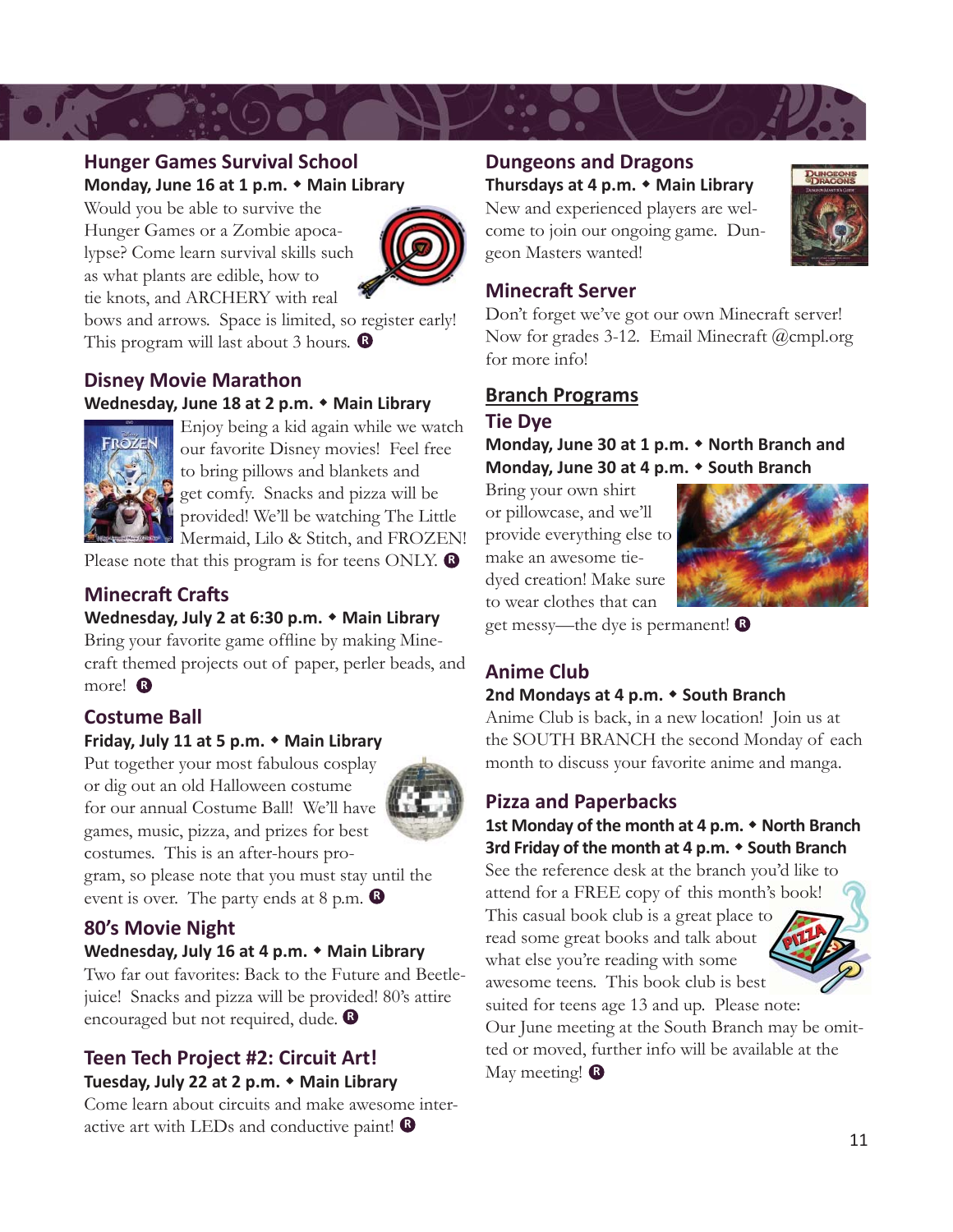

# **A'peeling Fruit**

**Monday, May 5 at 6:30 p.m. Main Library**

Would you like to know how to make your dish a hit at the company picnic, graduation party or other summer event? Join Pam Pfropper from A'peeling Fruit as she



demonstrates how to make your fruits and veggies look like works of art with carving techniques you can do at home. **R**

#### **Digital Download Help**

#### **May 6, 20, June 10, 24 and July 15 Main Library**

Did you get a new eReader? Learn how to download books and magazines from the library. We're offering small class sessions twice a month for personal help. These sessions are for Clinton and Macomb Township residents. **R**



**Tuesday, May 6** from **9:30 a.m.-4:30 p.m. Tuesday, May 20** from **5-8 p.m. Tuesday, June 10** from **9:30 a.m.-4:30 p.m. Tuesday, June 24** from **5-8 p.m. Tuesday, July 15** from **9:30 a.m.-4:30 p.m.**

# **An Introduction to Medicare**

**Thursday, June 5 at 10 a.m. Main Library**

a lot of time for any questions you may have. A representative from the non-profit Michigan Medicare/Medicaid Assistance program will be here to discuss Medicare/Medicaid. Learn about the Who, What, When, Where, How and Why of Medicare. Many of you will become Medicare recipients this year and this no fee opportunity will give you time to ask those important questions. Handouts and pamphlets will be available for you to take home. This talk is a short presentation and includes

### **Enrollment Information**

When you see this  $\mathbf{\Omega}$  it means that **registration is required** beginning **two weeks** before the program. Adult programs are for those 18 and older unless otherwise noted.

|                | <b>Main Library</b> | 226-5040 or 226-5050                           |
|----------------|---------------------|------------------------------------------------|
|                | <b>North Branch</b> | 226-5083                                       |
|                | <b>South Branch</b> | 226-5073                                       |
| $\overline{r}$ |                     | $\mathbf{1}$ and $\mathbf{1}$ and $\mathbf{1}$ |

You can also register online at the Events page at www.cmpl.org

# **Make a T-shirt Scarf**

#### **Tuesday, May 13 at 1 p.m. Main Library**

Are you looking for an accessory to add color or interest to a plain top? We'll show you how to make a scarf made from a T-shirt. We will provide the T-shirt. You may wish to bring a pair of fabric scissors if you have them. *Seating is limited. Please call to cancel if you register and cannot attend.* **R**



#### **Make a T-shirt Tote Bag**

#### **Tuesday, June 17 at 1 p.m. Main Library**

Perfect for your library tote bag or a beach bag that can get dirty, come create a tote bag out of a T-shirt. We will provide the supplies. You may wish to bring a pair of fabric scissors if you have them. *Seating is limited. Please call to cancel if you register and cannot attend.* **R**



# **Trivia Night**

**Wednesday, May 21 at 6 p.m., Wednesday, June 25 at 6 p.m. and Thursday, July 24 at 6 p.m. Main Library**

Play alone or on teams of up to 5 players! Questions can be about anything including pop culture,



history, music and more! This program is for adults and teens in grades 8-12, so if you've got a trivia-minded teen, bring him or her with you! **<sup>R</sup>**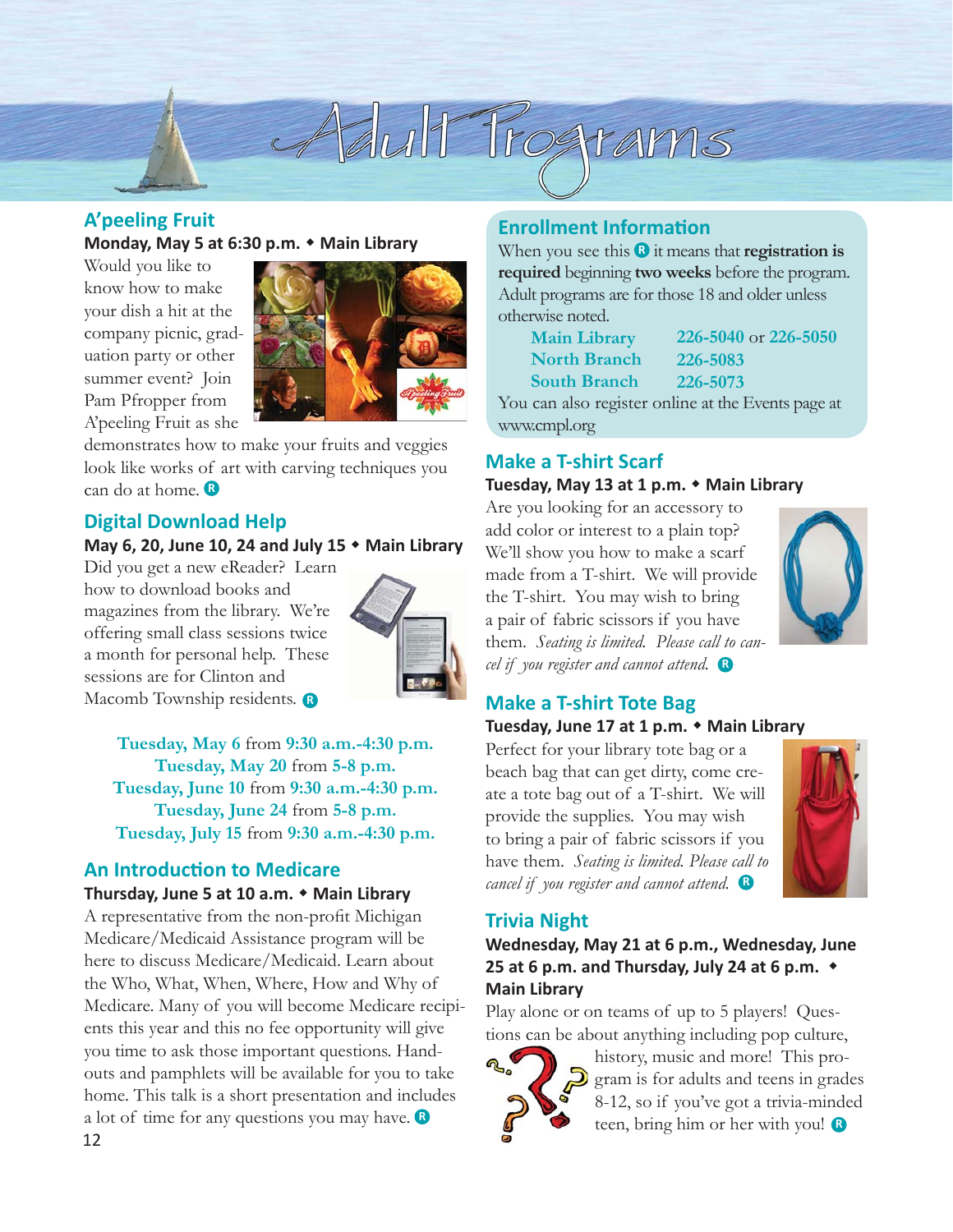# **Set a Great Example for Children--Join the Club**

#### **June 2-August 9**  $\bullet$  **All locations**

The summer reading club isn't just for children and teens! Starting **June 2 and running through August 9**, adults are invited to participate in the Summer Reading Club at CMPL. Participants have the chance to win a bi-weekly prize along with a grand prize drawing at the end of the summer.

If you're on vacation, don't worry! We make summer reading easy by allowing you to rate your books online. You can also log your children or grandchildren's information online from a computer, or even a mobile phone! But, if you'd still like to fill out a paper form, we're happy to enter them into the system for you.



To participate in the summer reading club you only need to read three books over the course of the summer. Tell us what you read and rate it and you're entered. This year we're giving out one **iPad Mini**! It's a great device to download books and magazines from the library. Remember, you can read whatever you want, whenever you want, just let us know what you thought of what you read. If you've got a student at home, reading can help him or her maintain or increase reading proficiency for the upcoming school year. Why not make reading a family event? You might also pick up some cool prizes along the way!

### **Preservation Week 2014 Branch Events**

**Thursday, May 1 from 9 a.m.-9 p.m.:** 40-minute sessions alternating between slide digitizer, photo scanner and VHS-to-DVD converter **Saturday, May 3 from 9 a.m.-6 p.m.:** 40-minute sessions alternating between slide digitizer, photo scanner and VHS-to-DVD converter Grandparents and grandchildren, old friends and new experiences, first steps and walks down the aisle…since the invention of the camera, we've been capturing these turning points and shining moments



Over time, though, they wear out. A VHS tape can degrade in as little as 10 years, and photo prints in as little as a year. Don't let that happen to you! In honor of the American Library Association's Preservation Week, CMPL will be conducting training sessions showcasing our easy-to-use Local History digitization solutions.

Each session will last 40 minutes, and will cover one technology, including a demonstration, hands-on practice, and a Q&A; residents are encouraged to come for one or all three. Visit the Events calendar for the times of specific classes.

# **Summer Solar Centerpiece**

#### **Saturday, June 14 at 10:30 a.m. North Branch**

that utilize solar cells to light the way. Take science to a whole new level with your outdoor décor. Enjoy the longer evenings on your deck or patio with a summer solar centerpiece that will glow as it starts to get dark. We'll be making centerpieces

#### **Trivet Art**

ish ceramic trivet that you will design. **Saturday, July 12 at 10:30 a.m. North Branch** Enjoy those alfresco meals this summer with a styl-

#### **Art + Authors: Book Discussions at the DIA Saturday, July 12 at 12 p.m. South Branch**

CMPL is partnering with the Detroit Institute of Arts to bring its new book discussion group to the library! Art + Authors: Book Discussions at the DIA explores literary works that illuminate art on view at the DIA. The South Branch



will discuss *The Good Lord Bird* by James McBride and a representative from the DIA will visit to discuss the artwork at the DIA that ties in with the book. We hope you'll join us at our new location for this discussion! **No registration is required.** The book is available at the South Branch.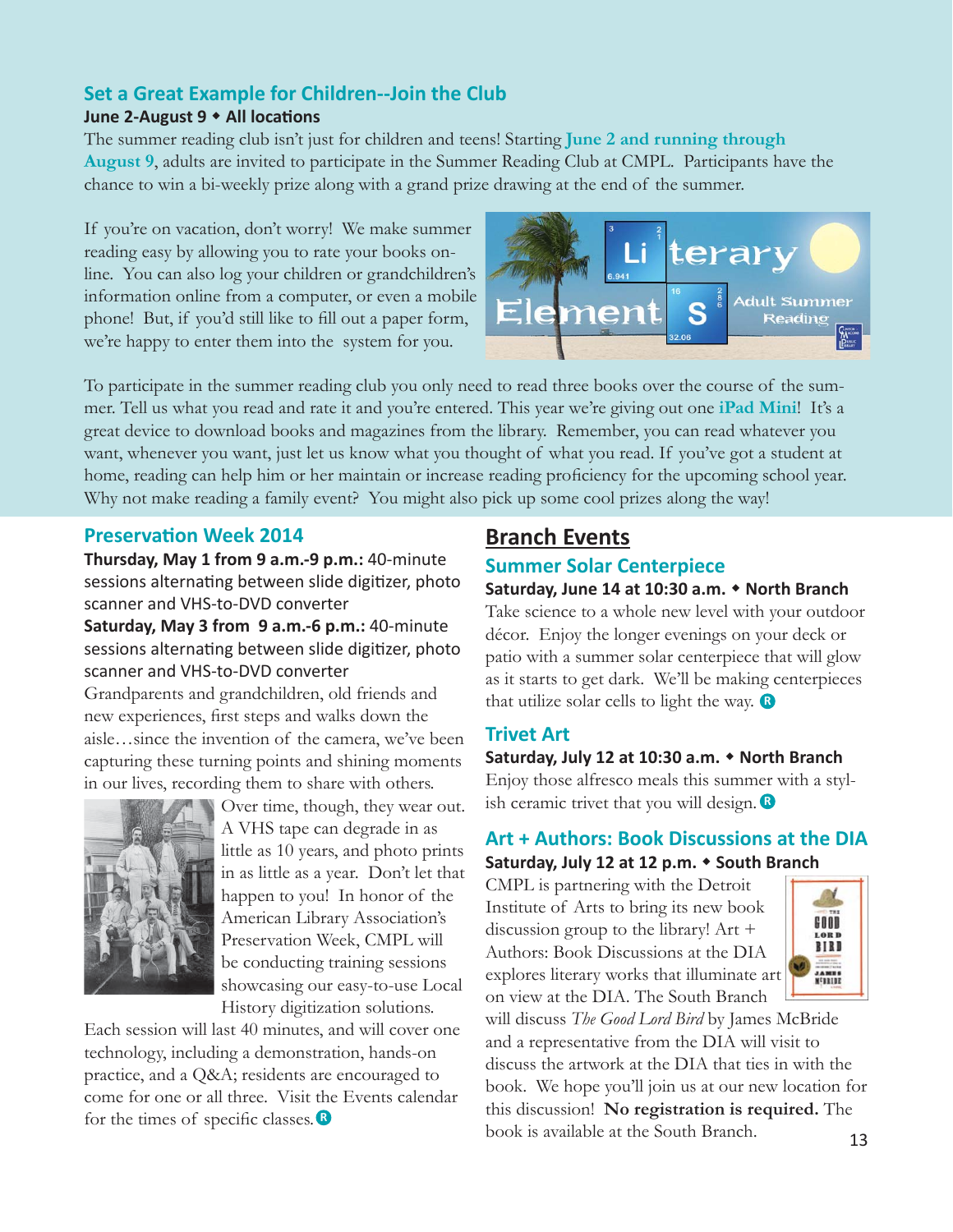**May Thursday, May 1 at 9 a.m.** Slide Digitizer Demo Main Library

**Thursday, May 1 at 9:45 a.m.** Photo Scanner Demo Main Library

**Thursday, May 1 at 10:30 a.m.** VHS-to-DVD Converter Demo Main Library

**Saturday, May 3 at 9 a.m.** Slide Digitizer Demo Main Library

**Saturday, May 3 at 9:45 a.m.** Photo Scanner Demo Main Library

**Saturday, May 3 at 10:30 a.m.** VHS-to-DVD Converter Demo Main Library

**Monday, May 5 at 6:30 p.m.** A'peeling Fruit Demonstration Main Library

**Tuesday, May 6 at 9:30 a.m.** Digital Download Help Main Library

**Saturday, May 10 at 10:30 a.m.** Sensory Story Time Main Library

**Saturday, May 10 at 12 p.m.** South Branch Book Discussion South Branch

**Tuesday, May 13 at 1 p.m.** Make a T-shirt Scarf Main Library

**Wednesday, May 14 at 6 p.m.** *American Hustle* Main Library

**Thursday, May 15 at 1 p.m.** American Hustle Main Library

**Tuesday, May 20 at 10 a.m.** North Branch Book Discussion North Branch

**Tuesday, May 20 at 5 p.m.** Digital Download Help Main Library

**Wednesday, May 21 at 6 p.m.** Trivia Night Main Library

**Saturday, May 31 at 12 p.m.** Fault in Our Stars Release Party Main Library

**Monday**, June 2 Pick up Summer Reading Forms<br>All locations

**Thursday, June 5 at 10 a.m.** An Introduction to Medicare Main Library

**Friday, June 6-Tuesday, June 10** Teen Study Hall Main Library

**Saturday, June 7 at 10 & 11:15 a.m.**<br>Drawing with Mr. Mike<br>North Branch

**Monday, June 9 at 10 a.m.** Arts and Scraps North Branch

**Tuesday, June 10 at 9:30 a.m.** Digital Download Help Main Library

**Wednesday, June 11 at 6:30 p.m.** *Saving Mr. Banks* Main Library

**Thursday, June 12 at 10 a.m.** Kiddie Drive-In Main Library

**Saturday, June 14 at 10:30 a.m.** Sensory Story Time Main Library

**Saturday, June 14 at 10:30 a.m.** Summer Solar Centerpieces North Branch

**Monday, June 16 at 10:30 a.m.** Create a Mural Main Library

**Monday, June 16 at 1 p.m.** Hunger Games School Main Library

**Tuesday, June 17 at 10 a.m.** Toddler Art Main Library

**Tuesday, June 17 at 10 a.m.** North Branch Book Discussion North Branch

**Tuesday, June 17 at 1 p.m.** Make a T-Shirt Tote Bag Main Library

**Wednesday, June 18 at 10:30 a.m.** Sand Art Main Library

**Wednesday, June 18 at 2 p.m.** Teen Disney Movie Marathon Main Library

**Thursday, June 19 at 10 a.m.** Tablet Tales Main Library

**Thursday, June 19 at 1 p.m.** *Saving Mr. Banks* Main Library

**Saturday, June 21 at 11 a.m.** Summer Reading Carnival Main Library

**Sunday, June 22 at 2 p.m.** New South Grand Opening South Branch

**Monday, June 23 at 10 a.m.**<br>Money Story Time<br>North Branch

**Monday, June 23 at 2 p.m.** A2Magic Main Library

**Tuesday, June 24 at 10 a.m.** Little Scientists Main Library

**Tuesday, June 24 at 5 p.m.** Digital Download Help Main Library

**Wednesday, June 25 at 10 a.m.** Dance Party North Branch

**Wednesday, June 25 at 10:30 a.m.** Money Story Time Main Library

**Wednesday, June 25 at 2 p.m.** Just Dance Wii North Branch

**Wednesday, June 25 at 6 p.m.** Trivia Night Main Library

**Wednesday, June 25 at 6:30 p.m.** Stuffed Animal Sleepover South Branch

**Thursday, June 26 at 1:15 p.m.** Bubble Fun Main Library

**Thursday, June 26 at 6:30 p.m.** Minecraft Crafts for Kids Main Library

**Saturday, June 28 at 2 & 2:45 p.m.** Discovering Under the Dome South Branch

**Monday, June 30 at 10 & 11:15 a.m.** Science Centers at North Branch North Branch

> **Monday, June 30 at 1 p.m.** Teen Tie Dye North Branch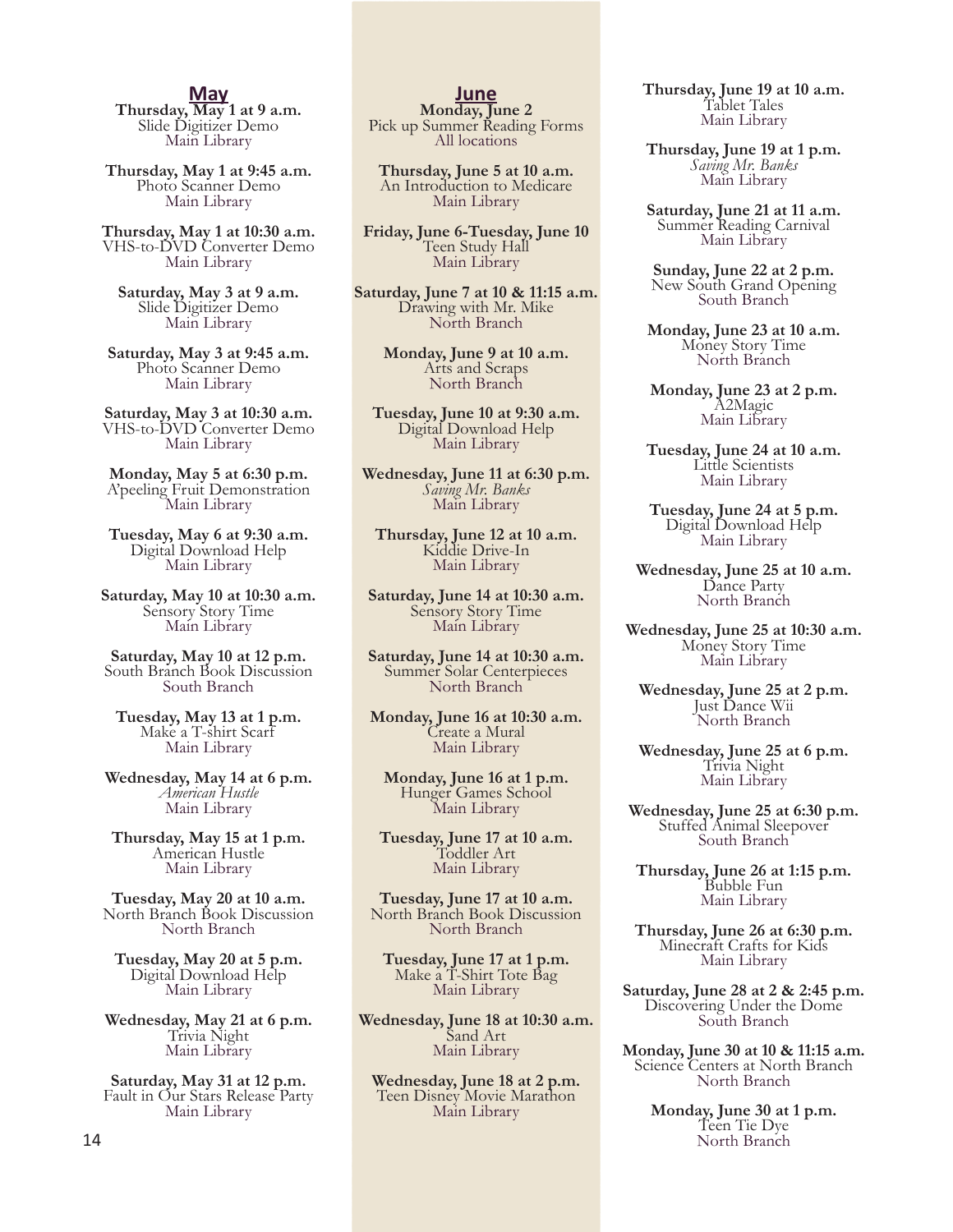**Monday, June 30 at 4 p.m.**<br>Teen Tie Dye South Branch

**July<br>Tuesday, July 1 at 10 a.m.**<br>Knuffle Bunny<br>South Branch

**Tuesday, July 1 at 10 a.m.** Toddler Crafts Main Library

**Wednesday, July 2 at 10 a.m.** Little Scientists North Branch

**Wednesday, July 2 at 2 p.m.** Arts and Scraps South Branch

**Wednesday, July 2 at 6:30 p.m.** Teen Minecraft Crafts Main Library

**Thursday, July 3 at 1:15 p.m.** Cardboard Loom/Kumihimo Braid Main Library

> **Monday, July 7 at 2 p.m.** Lego Fun South Branch

**Tuesday, July 8 at 10 a.m.** Science in Art North Branch

**Wednesday, July 9 at 6:30 p.m.** *Grudge Match* Main Library

**Thursday, July 10 at 2 p.m.** Mad Scientists Main Library

**Friday, July 11 at 5 p.m.** Costume Ball/Halloween in July Main Library

**Saturday, July 12 at 10:30 a.m.** Sensory Story Time Main Library

**Saturday, July 12 at 10:30 a.m.** Trivet Art North Branch

**Saturday, July 12 at 12 p.m.** South Branch/DIA Book Discussion South Branch

> **Saturday, July 12 at 2 p.m.** Exotic Zoo South Branch

**Monday, July 14 at 10:30 a.m.** Zeemo the Yo-Yo Man North Branch

**Monday, July 14 at 2 p.m.** Zeemo the Yo-Yo Man Main Library

**Tuesday, July 15 at 9:30 a.m.** Digital Download Help Main Library

**Tuesday, July 15 at 10 a.m.** North Branch Book Discussion North Branch

**Wednesday, July 16 at 2 p.m.** Science in Art South Branch

**Wednesday, July 16 at 4 p.m.** 80's Movie Night Main Library

**Thursday, July 17 at 10 a.m.** Parachute Games Main Library

**Thursday, July 17 at 2:30 p.m.** Tin Art Main Library

**Thursday, July 17 at 1 p.m.** *Grudge Match* Main Library

**Monday, July 21 at 10 a.m.** Toddler Art North Branch

**Monday, July 21 at 2 p.m.** Mad Scientists Main Library

**Tuesday, July 22 at 11:15 a.m.** Balls and Bubbles South Branch

**Tuesday, July 22 at 2 p.m.** Sidewalk Chalk North Branch

**Tuesday, July 22 at 2 p.m.** Teen Tech: Circuit Art Main Library

**Thursday, July 24 at 2 p.m.** Arts and Scraps North Branch

**Thursday, July 24 at 6 p.m.** Trivia Night Main Library

**Saturday, July 26 at 2 p.m.** Science Wonders South Branch

**Monday, July 28 at 10 & 11:15 a.m.** Science Centers at North Branch North Branch

**Monday, July 28 at 10:30 a.m.** Lego Fun Main Library

Tuesday, July 29 at 10:30 a.m. Zippity Two Dads<br>North Branch

**Wednesday, July 30 at 2 p.m.**<br>Critter Chemistry South Branch

**Thursday, July 31 at 2 p.m.** Drummunity Main Library

#### **August**

**Saturday, August 2 at 2 p.m.** Joel's ScienceRiffic Comedy Show<br>South Branch

**Monday, August 4 at 10:30 a.m.** Cirque Among Us North Branch

**Tuesday, August 5 at 10 a.m.** Play to Learn North Branch

**Tuesday, August 5 at 2 p.m.** Exotic Zoo Main Library

**Wednesday, August 6 at 1 p.m.** *The Lego Movie* North Branch

**Thursday, August 7 at 1:15 p.m.** Kitemaking Main Library

**Saturday, August 9 at 12 p.m.** South Branch Book Discussion South Branch

**Wednesday, August 13 at 6:30 p.m.** *Monuments Men* Main Library

**Tuesday, August 19 at 10 a.m.** North Branch Book Discussion North Branch

**Wednesday, August 20 at 10:30 a.m.** Grab Bag Crafts North Branch

**Thursday, August 21 at 1 p.m.** Dance Party North Branch

**Thursday, August 21 at 1 p.m.** *Monuments Men* Main Library

**Tuesday, August 26 at 10 a.m.** Back to School Story and Craft North Branch